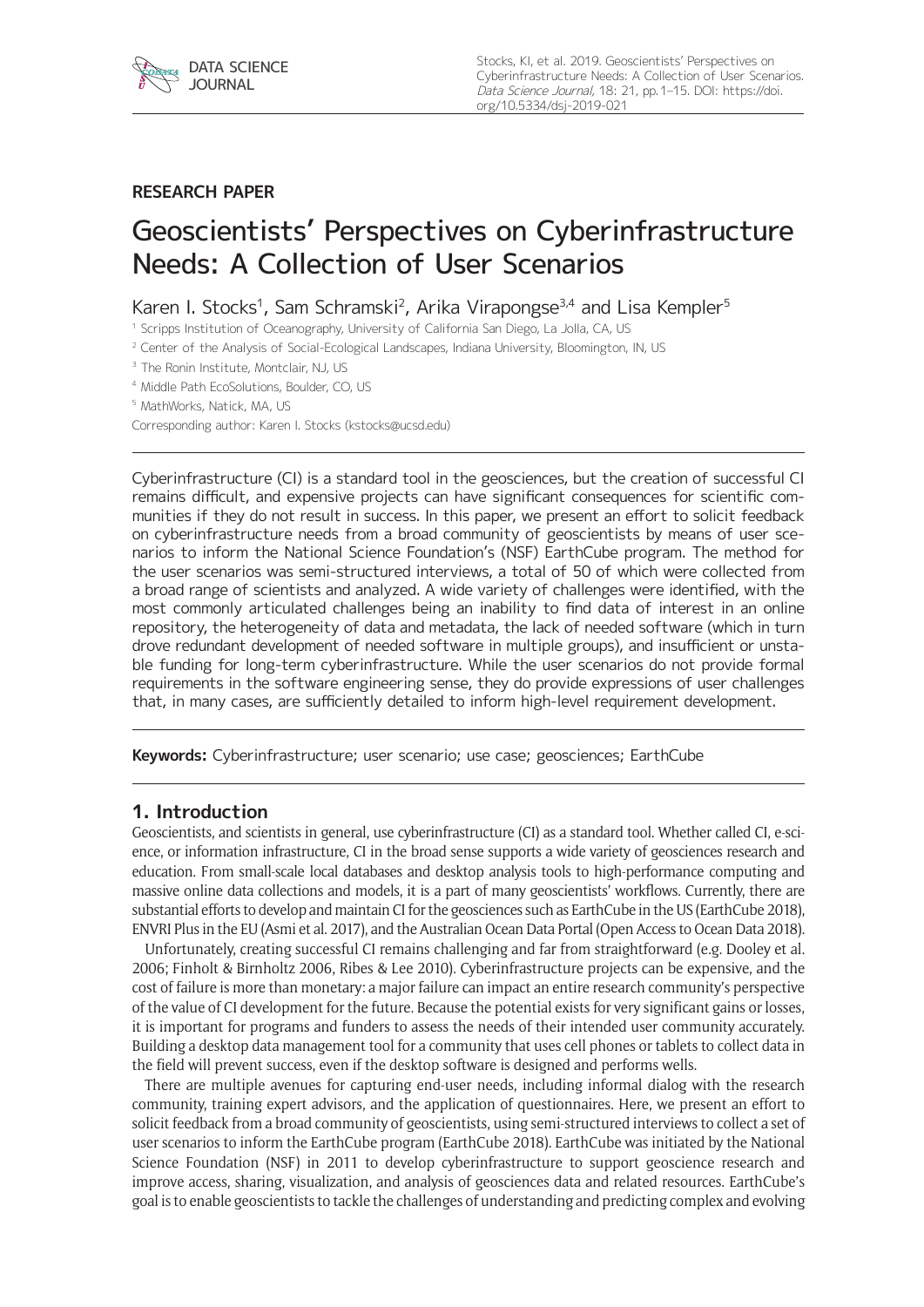solid Earth, hydrosphere, atmosphere, and space systems. It is a community-governed effort, with priorities and directions informed by working groups, community-contributed white papers, charrettes, end-user workshops, booths and town halls at geosciences meetings, and broadly distributed questionnaires, as well as user scenarios.

The user scenario work was conducted by the Use Case Working Group (UCWG) within the EarthCube Technical and Architecture Committee and serves to supplement end-user outreach by collecting detailed descriptions of geoscientists' workflows and how they interact with CI. (The term 'use case' was originally applied to these products, because the EarthCube community had a history of using this term, though they are more similar to Carroll's (2000) 'user scenarios').

The purpose of the user scenarios collected by UCWG was to understand the CI needs and priorities of the geosciences community. Geoscientists were asked to describe their research, and identify those parts that were difficult or impossible in a way that new or better CI could help. These user scenarios are structured, thorough, in-depth expressions of how each scientist does his or her work, and what the pain points are CI might be able to address. From the user scenarios we summarized the common needs and concerns expressed across different science domains. In addition, we reflect on the utility of semi-structured, interview-based user scenarios as a mechanism to assess the CI needs and priorities of a scientific community.

# **2. Methods**

# **2.1. User scenario template**

The UCWG collected user scenarios from geoscientists using semi-structured interviews. User scenario collection is a well-established practice in the design of software and computer systems (Carroll 2000). A user scenario is a detailed description of what users do with a software or CI component and, more importantly, why they do it. It is longer and more informative than a user story, which is a short, simple description of a feature told from the perspective of a person who desires new capabilities within a system (Cohn 2009). User scenarios outline the motivation, main goals, and workflows of users.

An ideal user scenario provides an explanation that defines the context. It helps to describe: What does the user want to accomplish with our product? How is the user going to achieve their goals? Why does the user choose this product over other available options? Oftentimes, user stories provide detail on both the users' processes and their characteristics (Assistant Secretary for Public Affairs 2013). In our case, we did not focus on a particular product, but on users' current use and needs for new cyberinfrastructure overall. A key focus was understanding the work and challenges of domain experts in the field of geoscience from their perspective. Essentially, these user scenarios are in-depth expressions of how each scientist does or would like to do their work, which parts are difficult or impossible, and, finally, what must be improved by CI in order for that work to be possible or easier. To attain the desired specificity, each interviewed scientist was asked to describe and detail a specific project or research direction in which they were personally involved or interested.

A single, structured format for documenting user scenarios was used to promote the efficiency and consistency of data collection, so that the resulting information could be more easily compared, searched, and analyzed. The UCWG developed a user scenario template based on the Basic Use Case Template from the Rensselaer Polytechnic Institute's Tetherless World Constellation (2014), expanded with technical detail from the NIST Big Data Working Group (2017) Use Case template V1.0 and adjusted for EarthCube needs with review and input from the EarthCube Science Committee and Technical and Architecture Committee. The template was designed to collect information about a single scenario of choice by the respondent (i.e., a specific project or research direction). The template included questions about the scenario's overall scientific motivation, goals, and importance; the people and systems involved (including existing CI); a detailed workflow; the primary challenges; the desired outcomes; technical details about the data, software, and standards used or desired; and supporting documentation (**Table 1**).

# **2.2. Selection of interviewees**

The study sample consisted of self-identified geoscientists, who also represent the target population for the EarthCube initiative. All but one individual were from US institutions. Individuals were selected opportunistically by recruitment through fliers distributed at the 2015 American Geophysical Union Fall Meeting meeting, announcements on the EarthCube website and at EarthCube meetings, direct requests from the UCWG members to researchers, requests for interviewees to recommend other potential participants, solicitations of past EarthCube end-user workshop chairs, and purposive sampling of scientists who were principal investigators or key contributors to active geoscience research projects (mostly Earthcube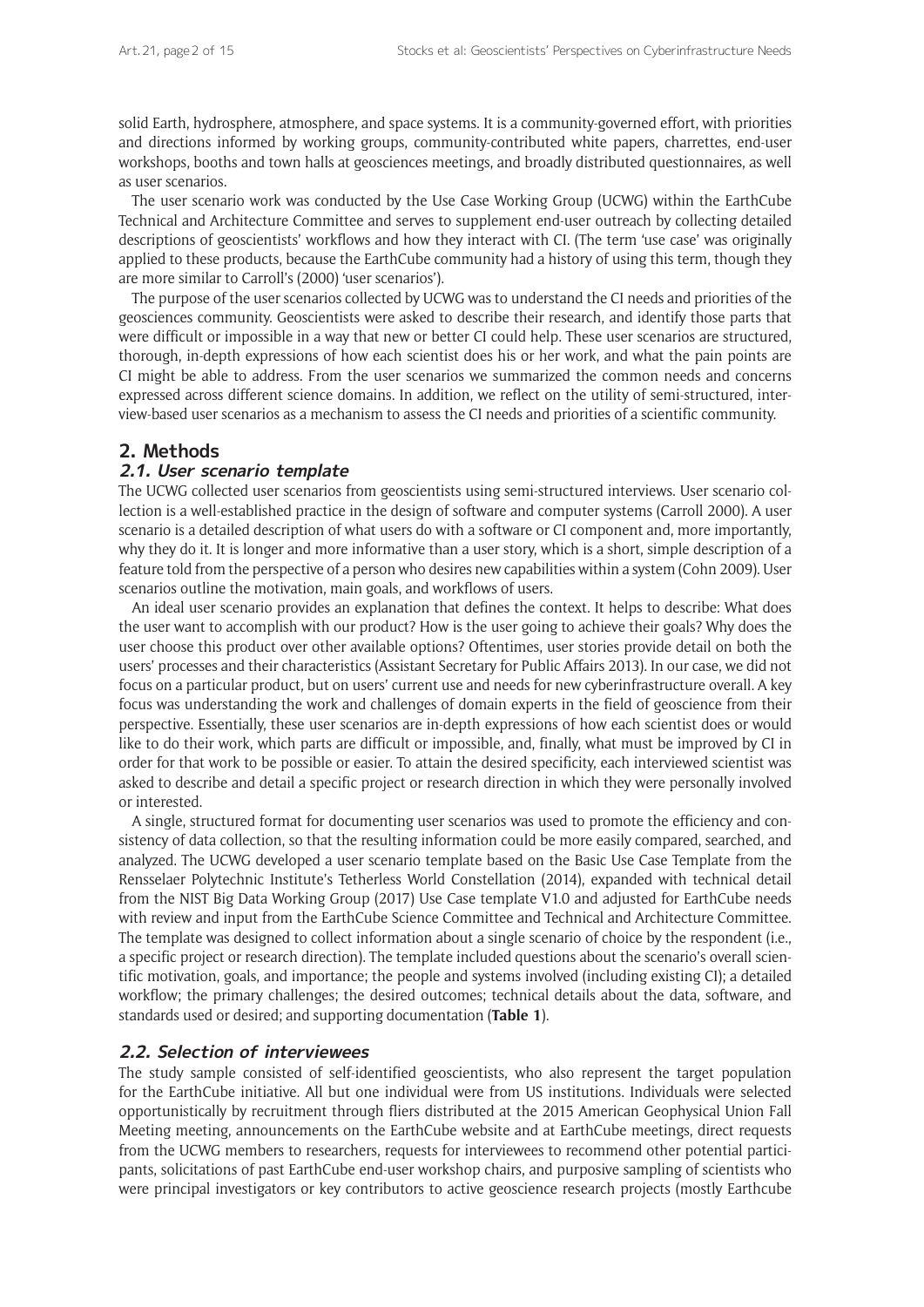**Table 1:** User Scenario Template. See Stocks et al. (2019) for an annotated user scenario template with additional usage tips and example responses.

#### **Summary Information Section**

#### **Use Case Name**

**Contacts:** Roles for the contacts are taken from the ISO 19115 CI\_RoleCode vocabulary, and at a minimum should capture the interviewer (as Author) and interviewed scientist (as pointOfContact/originator).

**Link to Primary Documentation:** a single reference that describes the scenario, if it exists. Additional related references are captured below.

**Permission to make public?** (Yes/No); **Permission granted by; Date permission granted**

**Science Objectives and Outcomes:** overview of the scientific goals and importance of the scenario.

**Overarching Science Driver:** high-level scientific impetus. Can referencing agency priorities or strategic science plans documentation as relevant.

#### **Scenario Detail Section**

**Actors:** key people and/or systems involved in the project.

**Preconditions:** preconditions, requirements, assumptions, and state changes necessary for the scenario to be executed.

**Critical Existing Cyberinfrastructure:** existing data repositories, software, etc. needed.

**Measures of Success:** the important outcome or product if the scenario workflow is completed.

**Basic Flow:** steps to be followed in doing the user scenario. Often referred to as the primary scenario or course of events.

**Alternate Flow:** any alternate workflows that might occur, e.g. to handle error conditions.

**Activity Diagram:** a picture or flow chart that captures the major workflow steps, actors at each step, inputs and outputs at each step, and optional alternate paths.

**Major Outcome and Post Conditions:** conditions that will be true of the state of the system after the scenario has been completed. Including what happens with data and other products after the project finishes.

**Problems/Challenges:** any significant or disruptive problems or challenges that prevent or interfere with the successful completion of the activity. For each one, list the challenge and who/how it impacts; what, if any, efforts have been undertaken to fix these problem; recommendations for tackling this problem; how the larger community can address this problem.

**References:** links to other relevant information such as background, clarifying and otherwise useful source material. Include web site links, project names, overall charters, additional points of contact, etc. This section is distinct from Primary Documentation, which just describes the particular scenario.

**Notes:** Any additional important information.

#### **Technical Section**

**Data Characteristics:** describe all the data involved in the scenario, both existing and desired, as follows:

**Data Source(s)**

**Data Format(s)**

**Volume** (size)

**Velocity** (e.g. 2TB/day)

**Variety** (e.g. sensor data, model output)

**Variability** (e.g. differences in site density across studies)

**Veracity/Data Quality** (accuracy, precision)

**Data Types** (e.g. sequence data, core images)

**Standards:** any standards that were followed for the cyberinfrastructure resources, even if already mentioned above. Standards can apply to data, models, metadata, etc.

**Data Visualization and Analytics:** analysis and visualization capabilities needed for the scenario, whether existing or desired.

**Software:** For any important software used, describe the important characteristics (source, language, input format, output format, CPU requirements, etc.).

**Metadata:** Provide a link to, or include, any relevant metadata adding additional detail and context to the dataset(s) described above.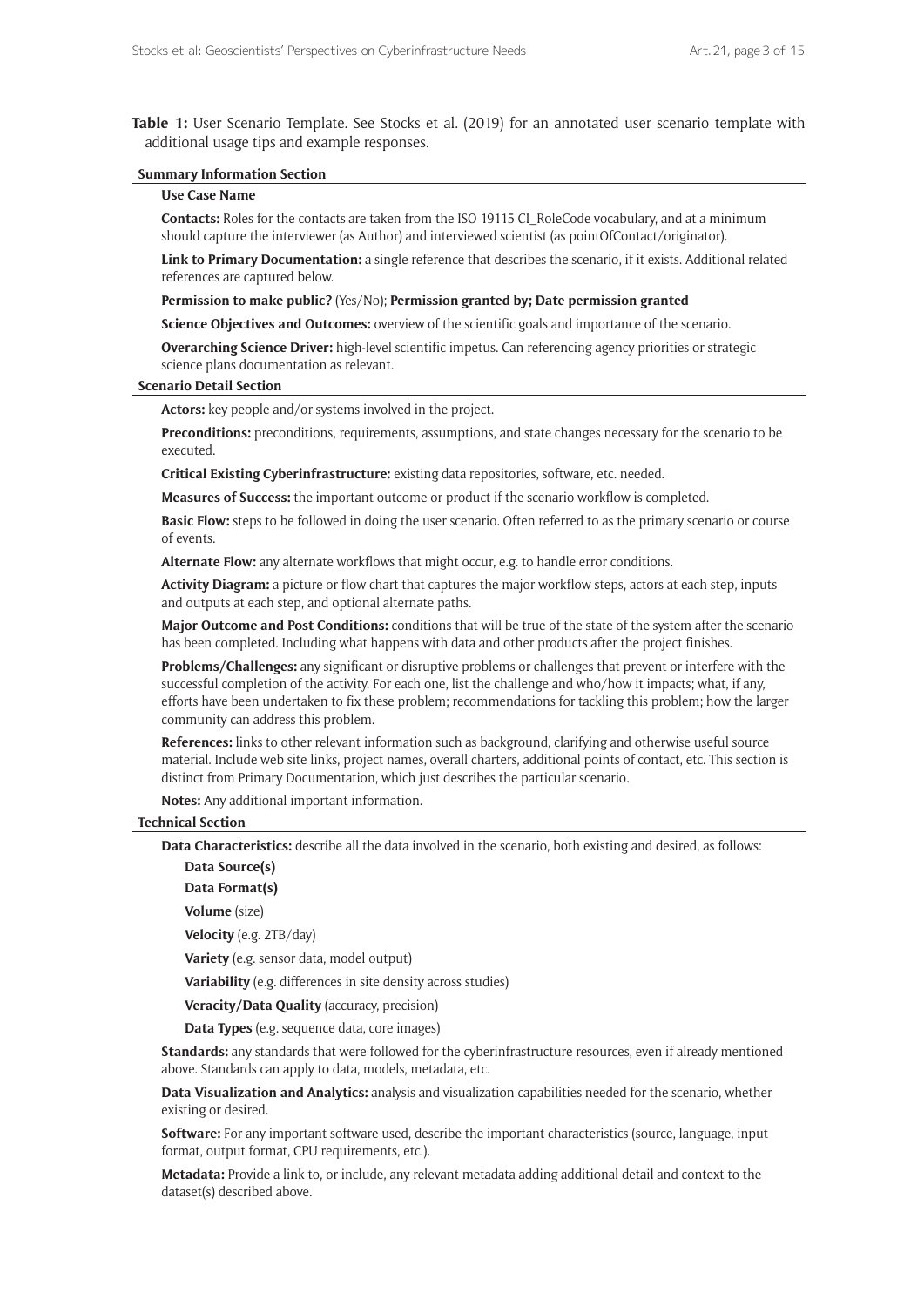projects). We sought to foster a reasonable coverage across geosciences domains and did not interview more than one referral from an interviewed scientist. Interviewees were asked to provide a user scenario that met one of the following criteria: 1) an earth science research project that had been completed or was in process; or 2) an idea for a project that had been elaborated upon extensively, even though it was not yet active.

# **2.3. Interviews and data collection**

Initially, scientists were asked to self-report using a user scenario template that was designed as a structured questionnaire—a tool that presents a set of identically worded questions in the same order to each participant. However, participation was low and completed scenarios lacked the desired level of detail. As a result, the authors changed to a semi-structured interview approach. Semi-structured interviews are based on an interview guide, so that the same list of questions and topics are covered. However, an interviewer can change the wording and order of the questions, and add follow-up questions to deepen responses. Semistructured interviews allow for a high level of detail and completeness of coverage (Bernard 2012: 182–183). In this case, the user scenario template provided the guide for the semi-structured interviews.

Interviews were conducted primarily by authors Virapongse and Schramski, who have formal training and experience with interview approaches. (The self-reported scenarios that had been collected were either repeated as semi-structured interviews or not included in the results.) Interviews were conducted primarily via phone or video chat, with one interview conducted in-person. Most interviews lasted about 1.5 hours. At the beginning of each interview, the participant was given an introduction to EarthCube and the user scenario effort. We presented an informed consent (Stocks et al. 2019) to all interviewees to describe the research structure and goals, and ensure that they understood their scenarios would be made publicly available and that their participation was entirely voluntary. The informed consent form was sent in advance of the interview, and consent was requested during the interview and recorded in the user scenario document. All interviewees gave their consent to participate.

Prompting and verification methods were used to collect as much detail as possible, ensuring that user scenarios focused on a single specific research scenario (vs. hypothesizing about the needs of the field in general), and verifying the accuracy of their responses. For example, interviewers used different questions to elicit responses about the same topics, administered follow-up questions, and reminded the interviewee about the intended scope of the interview.

During the interview, the interviewer collected notes which were further organized and edited for clarity by the interviewer after the interview was complete. The interviewee then received their completed user scenario for revision, review, and verification. User scenarios averaged approximately 1500 words long, but varied substantially in length. Finally, scientists were asked to characterize the scientific domain of their scenario based on the set of index terms used by American Geophysical Union (2018) to categorize abstract submissions to its annual meetings and manuscript submissions to its affiliated journals, although we allowed for the option of adding free keywords. The AGU term list is an imperfect vocabulary, in particular for oceanographic and biological sciences, but it is accessible and easily understood. The authors filled in domain science keywords for user scenarios when the interviewee did not provide them.

# **2.4. Data analysis**

The completed scenarios were summarized based on several aspects. First, the authors extracted a list of CI needs or challenges for each user scenario. Second, the specific data formats, software, and standards (in the broadest sense) mentioned were listed and enumerated across the user scenarios. This information, along with summary information about the scientific focus of each scenario, was captured in a summary matrix (Stocks et al. 2019).

Next, we conducted qualitative analysis by grouping similar challenge statements together, iteratively revising a general theme that described each group of statements, and finally, identifying the main (i.e., most frequently identified) CI challenges expressed by interviewees. User scenarios often had multiple challenges, and groupings were not necessarily mutually exclusive.

# **3. Results**

A total of 52 user scenarios were collected, and 50 were included in the analysis. One interview was excluded because it was incomplete (the interviewee did not complete the final review and approval), and another was excluded because it focused on a hypothetical research scenario instead of research the interviewee had actually conducted or wished to conduct. Approximately 60% of the interviewees provided keywords for the specific scientific domain(s) of their scenario.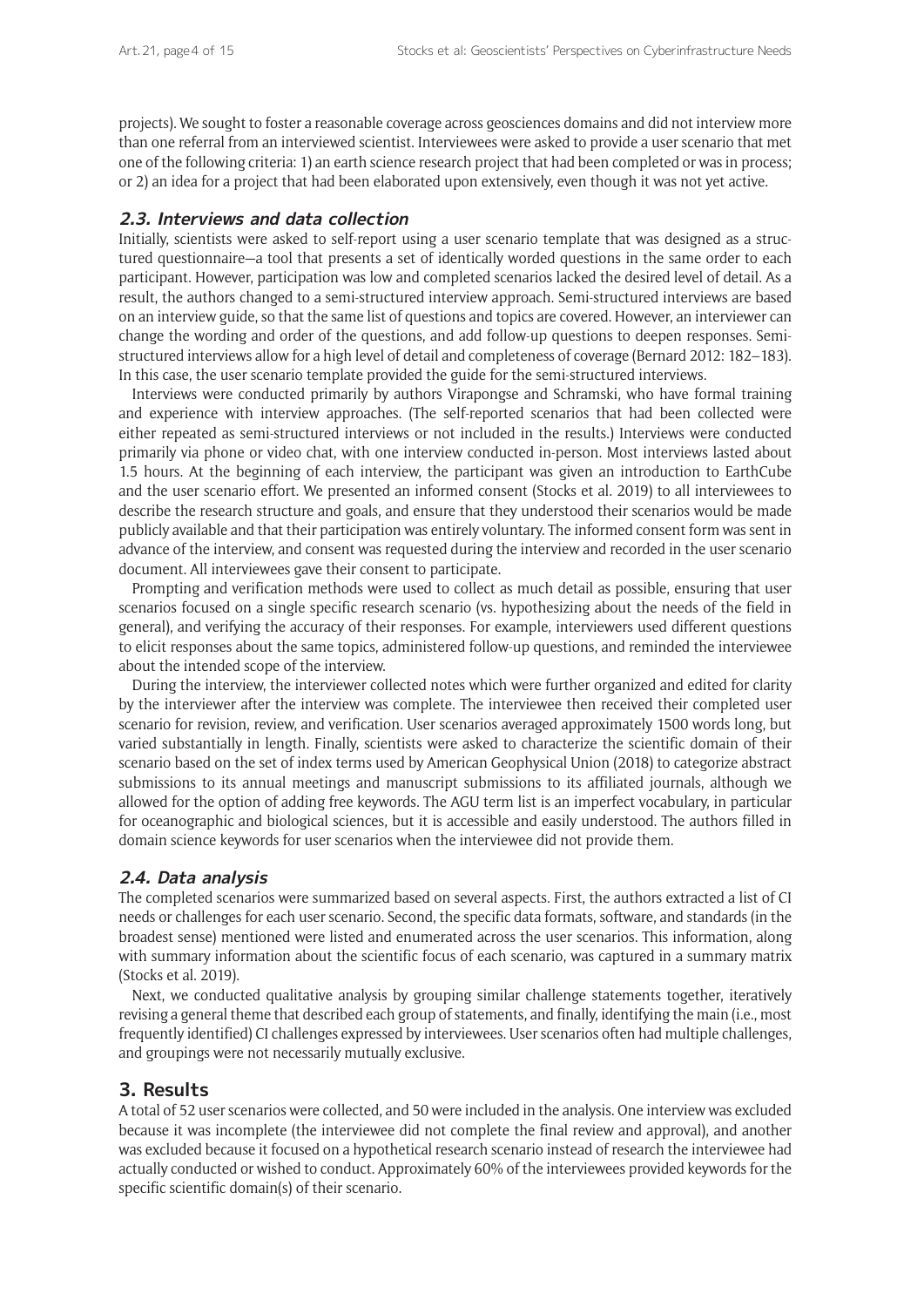There was a wide breadth of user scenarios. For example, they included: an attempt to develop and build four-dimensional geologic models of use to researchers in diverse geosciences communities; management of data developed from CO<sub>2</sub> measurements in seawater; and understanding how, where, and when magma accumulates underneath active volcanoes, and what is involved in the magma eruption process.

The sample group of 50 individuals worked predominantly at US institutions (98%), with the majority (76%) from academic institutions, 22% from government, and one use case (2%) from a not-for-profit research organization. The sample group was composed of 62% men and 38% women. The use case matrix shows the domain keywords used to describe each scenario. Overall, geology is the most strongly represented, but there are several user scenarios each for oceanography, hydrology, and the atmospheric sciences. Many were multidisciplinary or otherwise difficult to categorize.

## **3.1. Cyberinfrastructure challenges**

# 3.1.1. Data challenges

By far the most common CI-related challenges expressed in the user scenarios were related to finding, accessing, using, reusing, and sharing data (**Table 2**). **Figure 1** shows a word cloud made from the extracted statements of CI challenges in which the size of each word is approximately proportional to the number of

**Table 2:** Summary of cyberinfrastructure challenges expressed in the 49 use cases. The percents do not add up to the category totals because 1) one use case can express challenges in more than one subcategory; and 2) challenges expressed by three or fewer use cases were not listed, but were included in the category counts. Percentages are absolute not relative.

## **Data Challenges**

| 76%                        |                                                                | Data Access/availability                                                            |  |  |  |
|----------------------------|----------------------------------------------------------------|-------------------------------------------------------------------------------------|--|--|--|
|                            | 28%                                                            | Data not online                                                                     |  |  |  |
|                            | 18%                                                            | Data in multiple online sources                                                     |  |  |  |
|                            | 14%                                                            | Hard to search for desired data in online source                                    |  |  |  |
|                            | 12%                                                            | Important relationships between data in multiple sources missing                    |  |  |  |
|                            | 8%                                                             | Hard to find/access data in publications                                            |  |  |  |
|                            | 8%                                                             | Sharing data is difficult/lacks incentives                                          |  |  |  |
| 32%                        |                                                                | Data variety, diversity, and heterogeneity issues                                   |  |  |  |
|                            | 24%                                                            | Data format diversity                                                               |  |  |  |
|                            | 8%                                                             | Semantic variability                                                                |  |  |  |
|                            | 12%                                                            | Integrating different data types (discrete vs continuous, sensor vs 4D model, etc.) |  |  |  |
| Other                      |                                                                |                                                                                     |  |  |  |
|                            | 18%                                                            | Total data volume                                                                   |  |  |  |
|                            | 16%                                                            | Needed data does not exist (e.g. not enough sensors, or gaps in the data)           |  |  |  |
|                            | 14%                                                            | Insufficient or uncertain data quality                                              |  |  |  |
|                            | 14%                                                            | Insufficient metadata                                                               |  |  |  |
| <b>Non-Data Challenges</b> |                                                                |                                                                                     |  |  |  |
| 36%                        | Software                                                       |                                                                                     |  |  |  |
|                            | 30%                                                            | Desired software does not exist                                                     |  |  |  |
|                            | 12%                                                            | Desired software exists, but is not accessible/reusable                             |  |  |  |
| 28%                        |                                                                | Best practices, protocols, standards, other guidance needed                         |  |  |  |
| 26%                        | Funding challenges, especially long-term sustainability for CI |                                                                                     |  |  |  |
| 16%                        | Networking, Storage, CPU                                       |                                                                                     |  |  |  |
| 12%                        | Access to informatics/computer science expertise               |                                                                                     |  |  |  |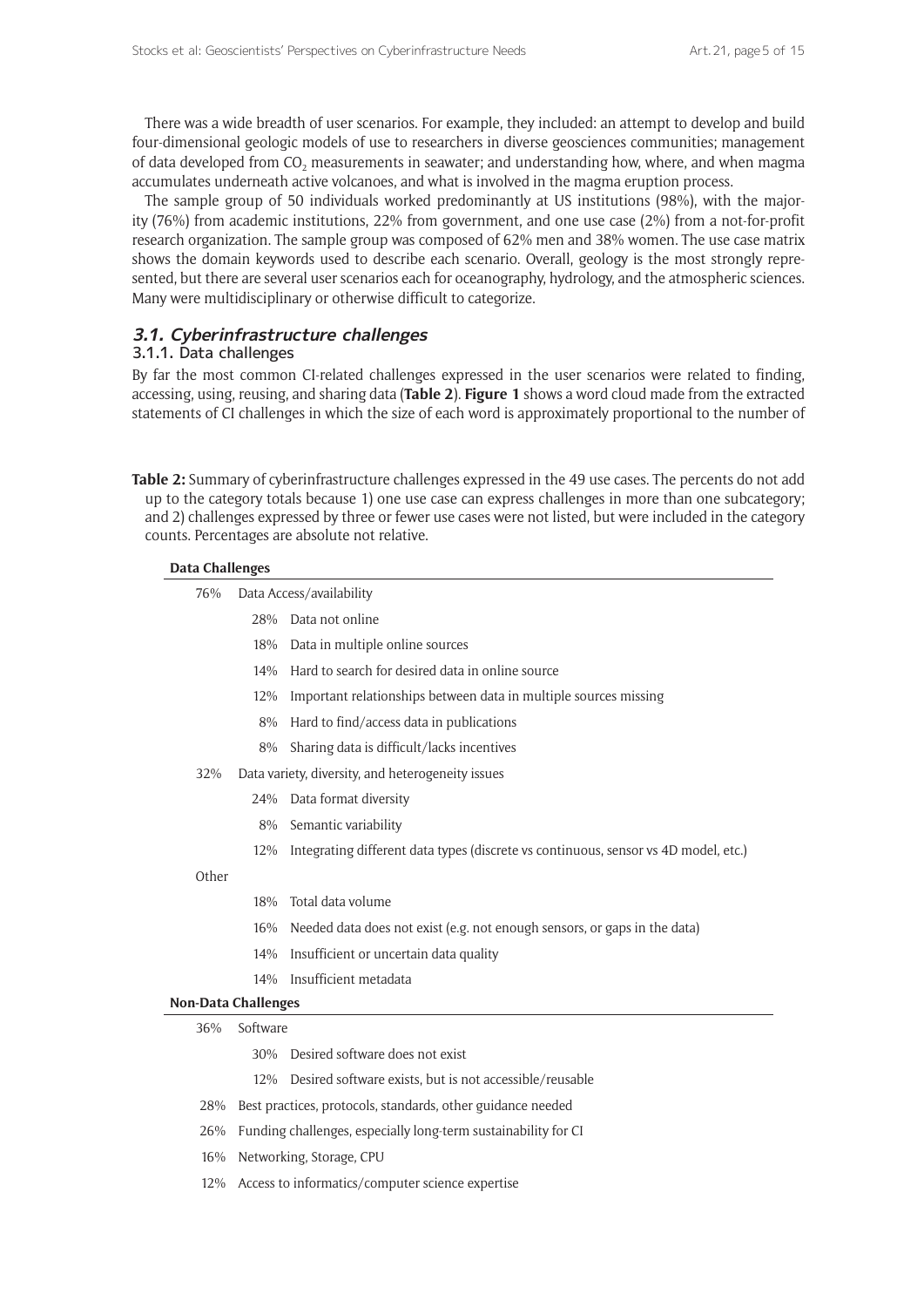

**Figure 1:** A word cloud created from the summary of cyberinfrastructure challenges extracted from each user scenario. The size of each word is approximately proportional to the number of uses of that word. Common words and numbers are not included.

times it appears in a set of challenge statements. Though the exact phrasing of the CI challenge is subjective, making this image more approximate than exact, the importance of 'data' is evident.

The most common data challenges cited in 39 scenarios (78%) were related to data access or availability. More specifically, 28% of scenarios referred to data being unavailable in online repositories, either because no appropriate repository exists for the specific kind of data of interest, or because scientists generating the data were not using repositories. Another common complaint (18%) was that data were divided across multiple/too many online sources and were, therefore, time-consuming to find. Additional concerns around data access were that it was difficult or impossible to search data sources in the way(s) desired (14%), the connections or relationships between data in multiple locations were not expressed, so finding related data was difficult (12%), and it was difficult to find or extract data from publications (8%). A total of 8% of the user scenarios expressed challenges from the perspective of the data provider, noting that data sharing was difficult and proper incentives do not exist for data creators to make their data available.

The next most common data-related challenge was around data variety, diversity, and heterogeneity (32% of user scenarios). More specifically, 24% of scenarios reported challenges with having to work with or convert a diversity of formats or, for a few, working with proprietary formats. Conversely, as one user explained concerning a scenario, '[T]he diversity in the data formats is also beneficial. If you try to standardize everything, it takes away the value that diversity also has to offer (e.g., more opportunities for innovation).' Some user scenarios (8%) noted that semantic variability made data discovery challenging: different terms were used to describe data across datasets and portals.

A second common category of data diversity challenges was related to the complexity of the records. A total of 12% of scenarios identified integrating data from diverse sources as difficult. Ranging from in situ point data to images to 4D tectonic models and laboratory analyses, even within the geosciences these forms are often incommutable. Then there are the fundamental characteristics of the data, such as their expression as either discrete or continuous.

Additional data usability problems related to insufficient metadata (14%) and unknown or insufficient data quality (14%) (there was overlap in these two categories). Total data volume created difficulties in 18% of scenarios. The most common data size threshold was when datasets became too large to hold conveniently on a laptop computer (roughly 100GB+ per dataset). Finally, for 16% of respondents, the data they desired did not exist. Examples included a lack of sufficient sensors and significant spatial or temporal gaps in the data.

#### 3.1.2. Software and tool challenges

Though data-related issues were the most common concern for the geoscientists interviewed, 36% of the scenarios highlighted a challenge related to software, which broadly included analysis tools, scripts, models,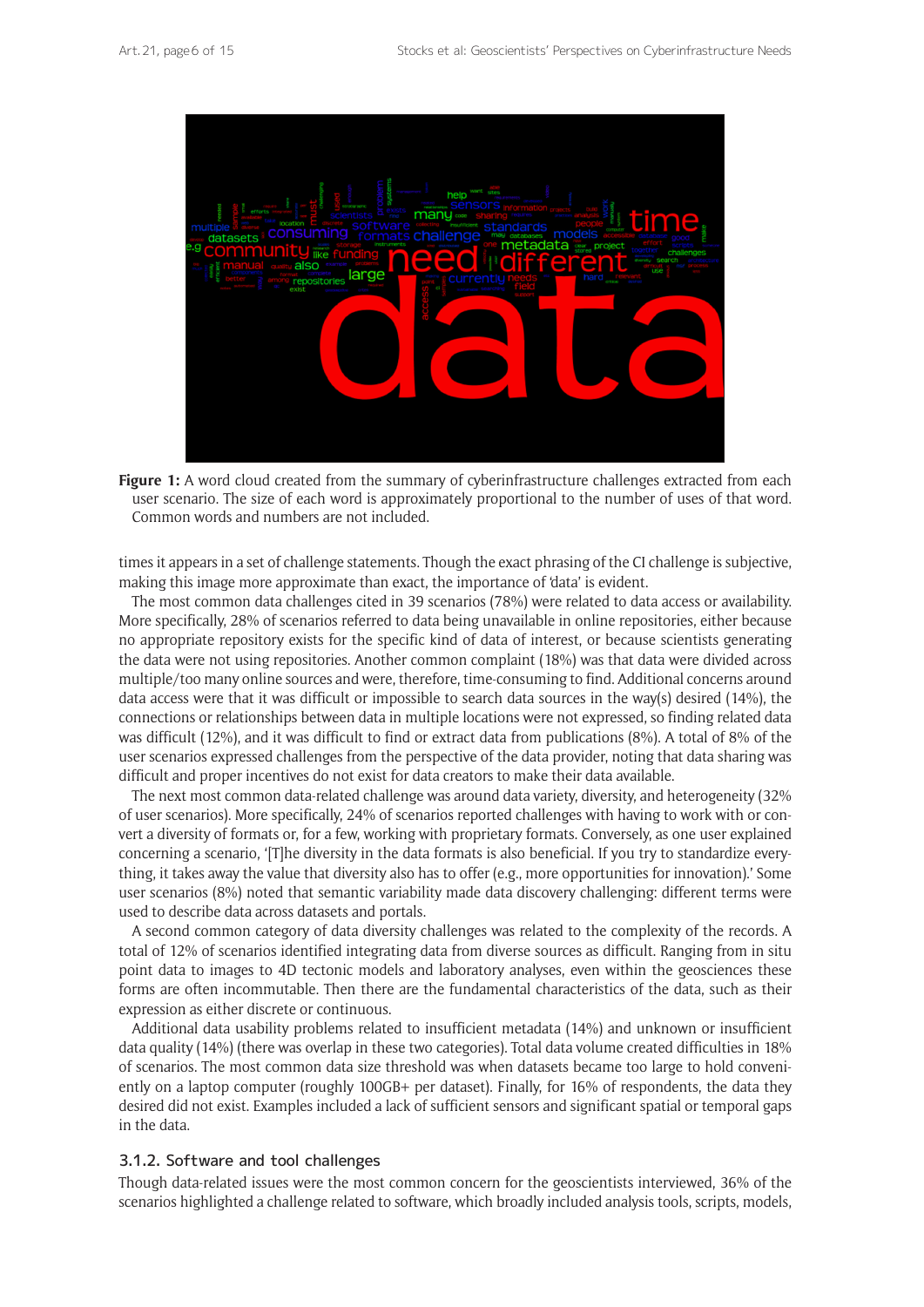quality assessment routines, and other code. In contrast to data, the primary concern was that desired software did not exist (30%). The kinds of software desired were diverse, and most were highly domain specific (e.g., a tool to add location coordinates and uncertainty to video from submersibles).

Access to existing software was a secondary but substantial challenge (12% of scenarios). Inefficiency was a concern here: 10% of scenarios noted that the lack of shared software was a problem because it created duplicate efforts, as code to carry out common tasks had to be reinvented locally.

# **3.2. Hardware and networking challenges**

A relatively small proportion (16%) of scenarios cited a challenge related to bandwidth/networking (6%), access to high-performance computing (6%), or the need for more storage (4%). Though given that 18% of scenarios noted a challenge around data volumes, respondents may have underestimated their hardware and networking challenges; by definition there exists either a hardware (storage hardware not sufficient) or a networking (inability to migrate data) limitation when volume presents a difficulty.

# **3.3. Broader challenges**

Interviewees also cited challenges that were not specific to technical cyberinfrastructure resource (e.g. data repositories and tools). These included the need to develop or adopt best practices, protocols, standards or other guidance (28%) and funding challenges (26%). Within funding challenges, the lack of longer-term funding sustainability and reliability needed for supporting community cyberinfrastructure were mentioned. Limited access to informatics or computer science expertise was also stated by 12% of scenarios as a challenge.

# **3.4. Existing practices: data formats, standards, software**

The interview template included specific questions about data formats, software, and standards. In contrast to the previous section on the software-related challenges scientists faced, this section simply asked scientists what they were currently employing.

## 3.4.1. Data standards and data formats

The standards mentioned and their frequency of mentions from the user scenarios are listed in **Table 3**. The standards listed are from the point of view of the interviewees (i.e., we did not remove responses that are not technically considered standards). In the narrative parts of the scenarios, it could be ambiguous whether the scientist considered something to be a standard, so our counts may be imperfect. Of the 25 standards mentioned, six occur in more than one scenario, with Open Geospatial Consortium (an organization endorsing a family of standards) being the most common. The remainder were mentioned in only a single scenario. Many scenarios (26%) didn't specify any standards or specific data formats.

**Table 4** shows the data formats mentioned. Just as with standards, what the interviewee considered a format was open to some interpretation and it was difficult to tally. Of the 25 formats mentioned, ten were mentioned in more than one scenario; the most common format, CSV, was used in 14 (28%) of scenarios.

# 3.4.2 Software

**Table 5** lists software with more than one mention. Overall, there were 155 mentions of software, for an average of about three per user scenario. In these 155 mentions, 92 different kinds of software were named. While the overall number was quite large and contained numerous single mentions, there were a handful of commercial packages (MATLAB, Excel, ArcGIS) with wider use (7 to 17 mentions each). The second most common software was not a specific category but the catch-all category of custom code created in-house.

# **4. Discussion**

The importance of user scenarios can be thought of in two ways. First, there is value in the qualitative features of user scenarios (Yin 2017), placing the CI use or needs in the context of a well-described research flow. Second, the individual quantitative elements or counts of features found within the scenarios are informative. The qualitative value in interviews has long been recognized by social scientists as robust, perhaps encapsulated most succinctly as the need for 'thick description' in social research by Geertz (1973), and inherent to ethnographies and unstructured interviews. Software development has similarly recognized the value of counts or tallying of content within a text, such as in the collected scenarios found in this study, and is often carried out using computer-aided text analyses (Short et al. 2010). This paper argues that the collection of detailed scenarios is a primary product of this work, not merely an intermediate step toward tallying and totaling. The latter are hallmarks of interview analyses focused on statistical outputs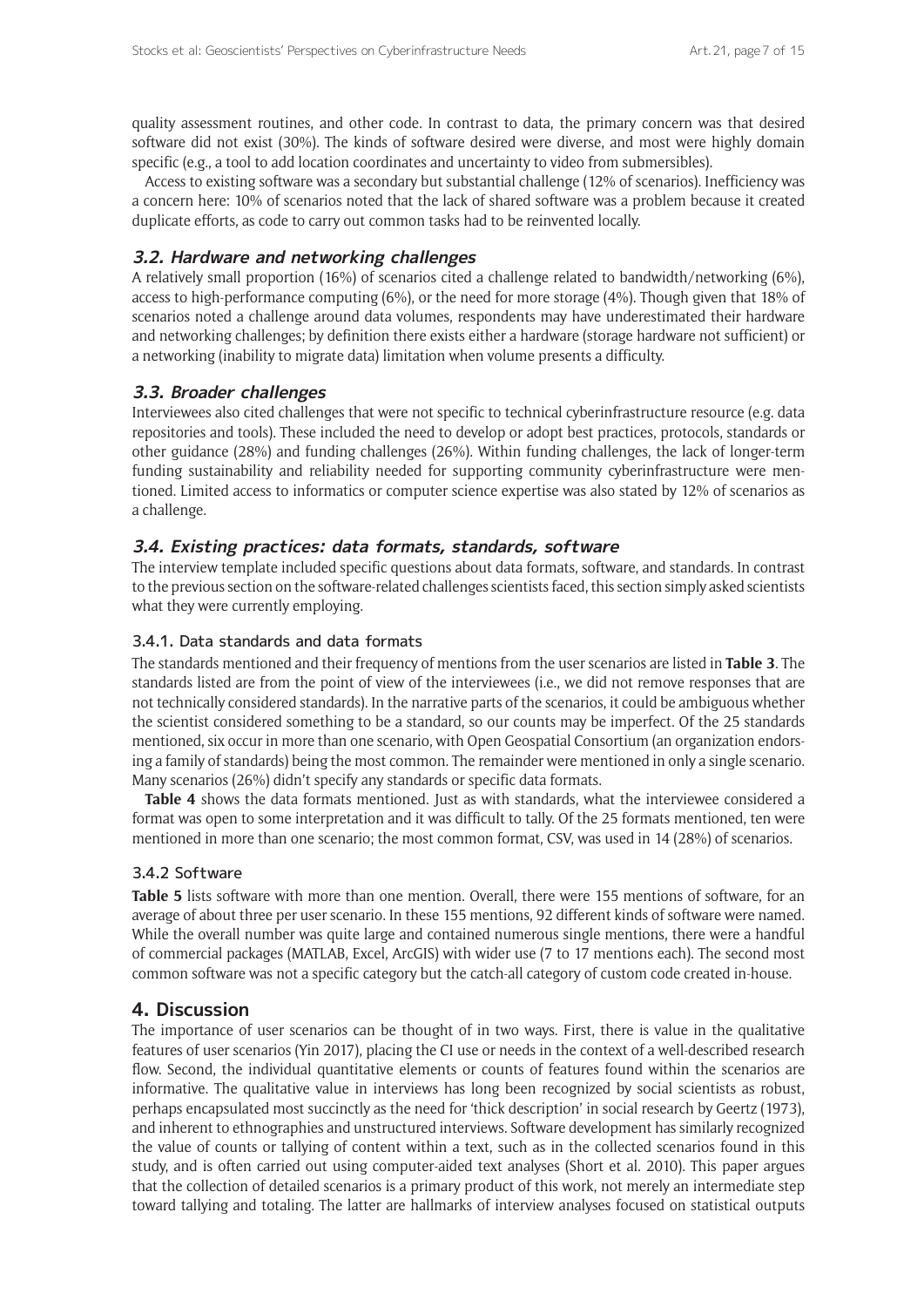**Table 3:** Standards mentioned in user scenarios. Note that this represents the scientists' reporting on the standards they use, and items like 'GPS' are included even though a technologist would not consider them a standard.

| <b>Standard</b>   | # of Use Cases |
|-------------------|----------------|
| <b>OGC</b>        | 5              |
| DOI               | $\overline{c}$ |
| EML               | $\overline{2}$ |
| GPS               | $\overline{2}$ |
| iGSN              | $\overline{2}$ |
| <b>NetCDF</b>     | $\overline{2}$ |
| BagIt             | 1              |
| CDF               | 1              |
| CF metadata       | 1              |
| <b>CUAHSI WFS</b> | $\mathbf{1}$   |
| <b>DCAT</b>       | 1              |
| Excel             | 1              |
| GCIS              | $\mathbf{1}$   |
| iPLANT            | 1              |
| <b>IRIS</b>       | 1              |
| ISO19115          | 1              |
| Memex             | 1              |
| MIMS/MIGS         | 1              |
| <b>NOAA</b>       | 1              |
| Nutch             | 1              |
| SEAD              | 1              |
| <b>SEASAS</b>     | 1              |
| SensorML          | 1              |
| <b>USDA</b>       | 1              |
| UTF-8             | 1              |
| <b>VIVO</b>       | 1              |
| <b>WOCE</b>       | 1              |

procured after numbers and digits have been spun from non-uniform textual content. This is not to say this paper eschews the need for identifying patterns; the results of this work show that many emerge across the scenarios.

## **4.1. Study sample**

Most of the scientists interviewed were or had been involved in EarthCube in some way (e.g., had participated in an EarthCube workshop, meeting, or funded project). Efforts were made to recruit more widely, for example through flyers handed out at the EarthCube booth at AGU, but these efforts did not attract large numbers of volunteers. The bias this may have caused is unclear, but the user scenarios are likely to have oversampled geoscientists who are more interested and engaged in using cyberinfrastructure as part of their work than the average geoscientist, so they are perhaps more sophisticated CI users.

Advertising materials (fliers, EarthCube newsletter announcements, emails, etc.) all requested that practicing geoscientists talk about their own research. However, the respondents included several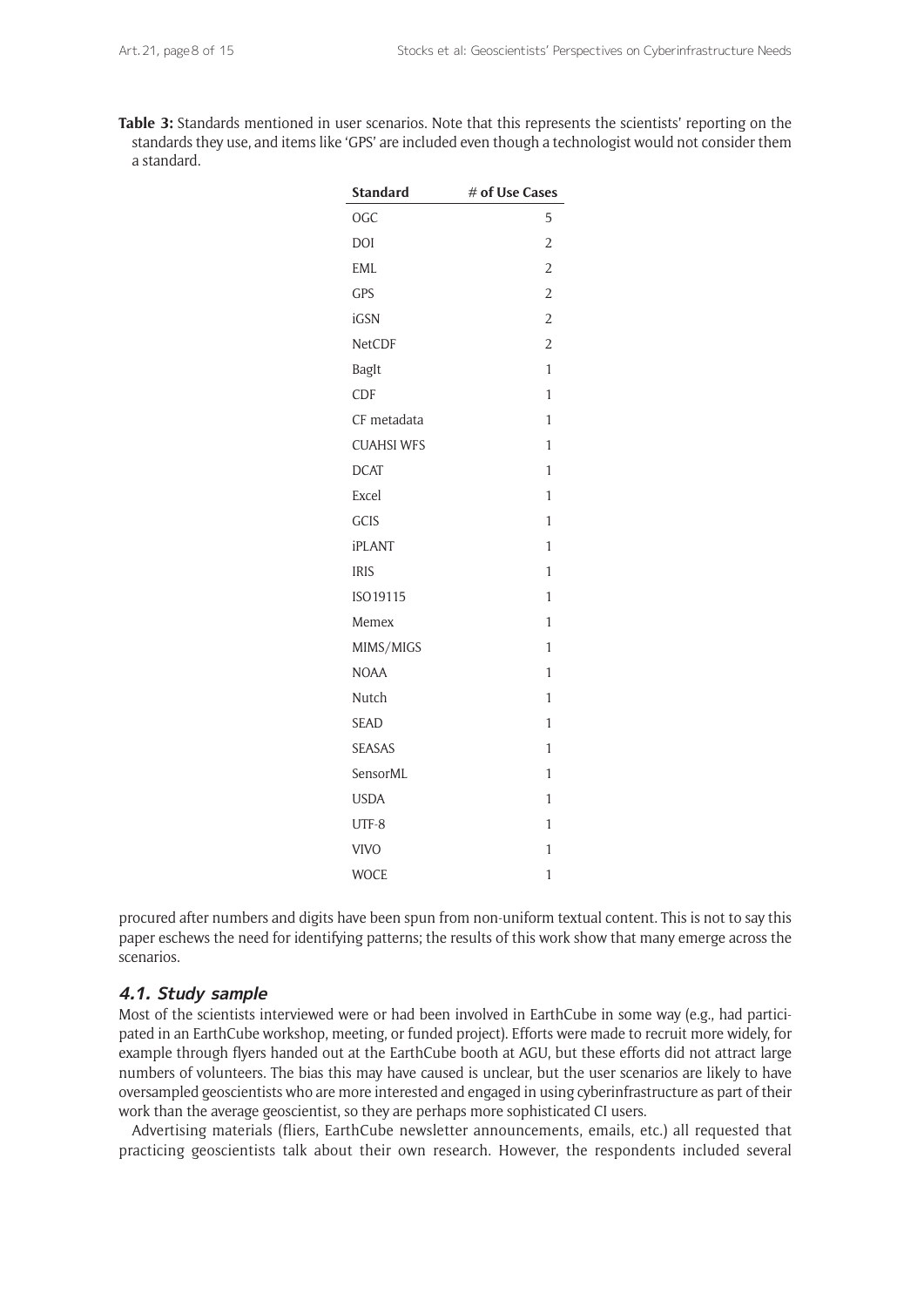|  |  | <b>Table 4:</b> Data formats mentioned in user scenarios. |  |  |
|--|--|-----------------------------------------------------------|--|--|
|  |  |                                                           |  |  |

| <b>Format</b>          | # of Use Cases |
|------------------------|----------------|
| <b>CSV</b>             | 14             |
| NetCDF                 | 11             |
| MATLAB .mat            | 6              |
| Excel                  | 6              |
| txt                    | 5              |
| ArcGIS/ESRI shapefiles | $\overline{4}$ |
| jpeg                   | 3              |
| tiff                   | 3              |
| tsv                    | $\overline{2}$ |
| <b>SEED</b>            | $\overline{2}$ |
| xls                    | $\mathbf{1}$   |
| mzML                   | $\mathbf{1}$   |
| mzXML                  | 1              |
| geojson                | 1              |
| geotiff                | $\mathbf{1}$   |
| <b>GIS</b>             | $\mathbf{1}$   |
| grib                   | 1              |
| <b>HDF</b>             | 1              |
| <b>HTML</b>            | $\mathbf{1}$   |
| <b>IRIS</b>            | $\mathbf{1}$   |
| <b>JSON</b>            | 1              |
| miniC                  | 1              |
| <b>MSAccess</b>        | 1              |
| Pivotpilot             | 1              |
| png                    | 1              |
| UTF-8 unicode          | $\mathbf{1}$   |

scientists involved in developing cyberinfrastructure and we did not eliminate these respondents. Given that the line between a technologist and a scientist is not always clear, and scientists are often in the position of building their own tools, these individuals have valuable perspectives. In general, these technologists were often more challenging than domain scientists who are not involved in CI development to interview, as they tend to generalize the problems in the field rather than share their personal experiences.

# **4.2. Challenges**

The ability to find, access, and use data was the leading cyberinfrastructure-related challenge that the interviewed geoscientists expressed (76%). This suggests that geoscientists would be served by expanding and improving data facilities.

These results are consistent with the results of a series of surveys of potential EarthCube stakeholders (both geoscientists and CI developers) conducted in 2012–2014 (Cutcher-Gershenfeld et al. 2016). These surveys did not differentiate between data and software challenges, but asked overall how important and easy it is to find, access, or integrate multiple datasets, models, and software. Overall, the importance levels were high (the average was 0.76–0.87 on a scale of 0–1, with one being highest), but the ease levels were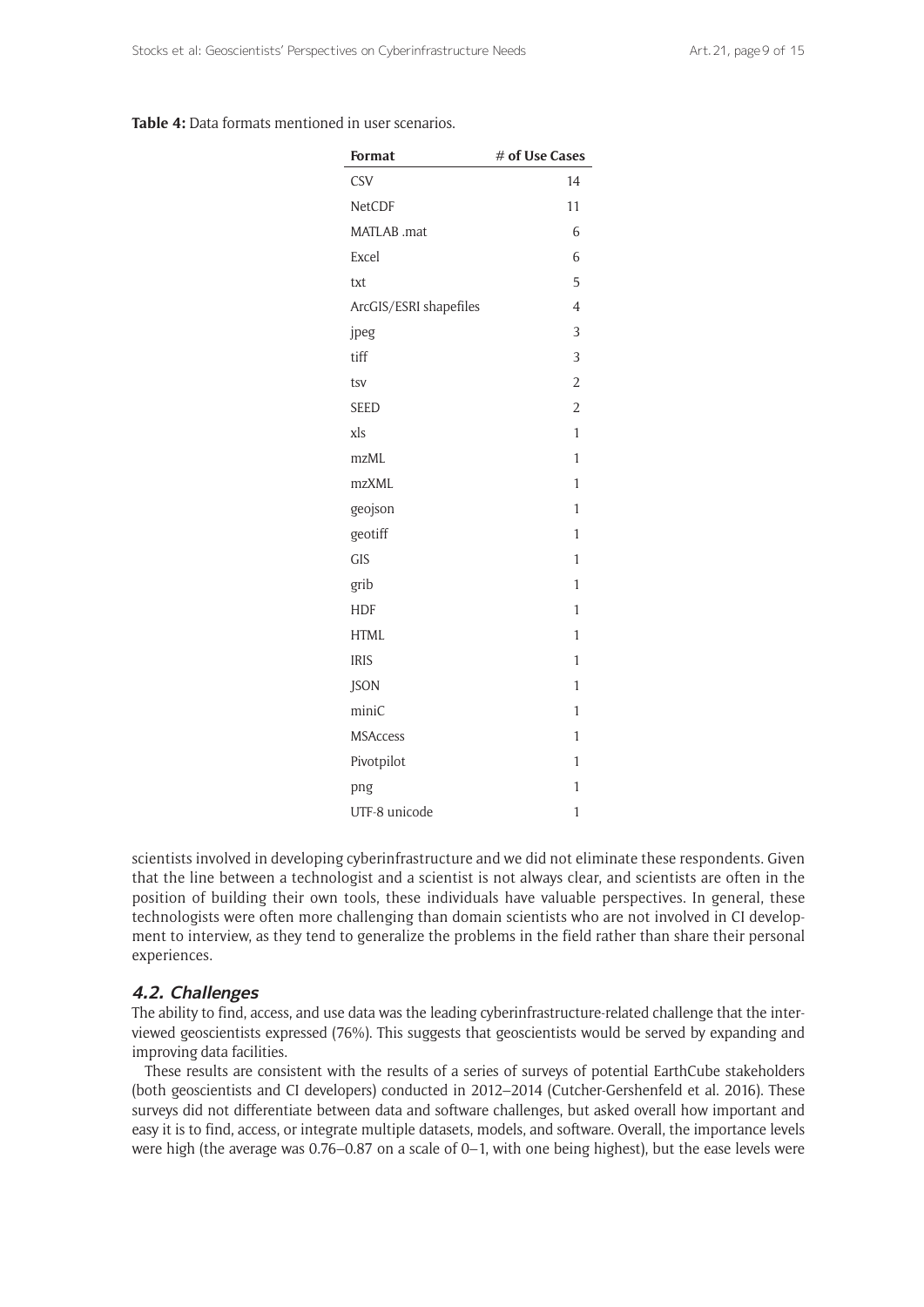**Table 5:** Software mentioned in user scenarios. Only those found in two or more use cases are listed. Note that the category 'in-house' is not a single software, but includes any mention of unnamed software/code developed by the group of the interviewee**.**

| <b>Software</b>     | # of Use Cases |
|---------------------|----------------|
| <b>MATLAB</b>       | 17             |
| In-house code       | 10             |
| Excel               | 9              |
| <b>ArcGIS</b>       | 7              |
| R                   | 5              |
| Adobe Illustrator   | 4              |
| Python              | 3              |
| Google Earth Engine | 3              |
| IRIS/DMC tools      | 3              |
| IDL                 | $\overline{2}$ |
| NCAR Tool, NCL      | $\overline{2}$ |
| Fledermaus          | $\overline{2}$ |
| Mathematica         | $\overline{2}$ |
| ODV                 | $\overline{2}$ |
| Paraview            | $\overline{2}$ |
| <b>GDAL</b>         | $\overline{2}$ |
| <b>VLC</b>          | $\overline{2}$ |
| Petrel              | $\overline{2}$ |
| SQL                 | $\overline{2}$ |
| <b>STRABO</b>       | $\overline{2}$ |

markedly lower (0.30–0.41), indicating a desire for access to CI resources but an expressed belief that there were challenges in using them.

For geoscientists who stated that their data of interest is not online, it is possible that they are correct or that the data do exist online but they are unaware of where to find it. This is likely to be an infrastructure problem, but may also be an education or usability issue. It might be informative to dig deeper into this challenge to evaluate this claim: for the specific data desired by scientists, does a search of existing data resources and consultation with experts indicate that there are data resources suiting their needs? If a repository does exist, it is important to understand why a scientist may have ruled it out, perhaps considering it not useful or inaccessible in some way.

Furthermore, data discovery and access is generally an early step in the scientific workflow. It may well be that once data of interest are accessible and usable, the scientists will then have further challenges regarding the tools to work with the data, storage volumes, computational power, etc. As with data availability, scientists who state that the software they wish to have does not exist may either be correct, or unaware of existing code. If new software is needed, does it require further research and development, or is it simply a matter of effort or initial funding to share it? Relatively few user scenarios reported hardware or networking challenges. Data storage was a commonly cited problem, with the most common data size threshold being when datasets became too large to store on a laptop computer (roughly 100GB+ per dataset), perhaps suggesting the importance of cloud resources and co-located data storage and analysis tools.

A perennial problem for scientists in this study, as is often the case when discussing the development of cyberinfrastructure (Kee & Browning 2010), is the nature of funding. This dilemma was cited in more than a quarter of user scenarios. Given the inherent social and aggregative aspects of cyberinfrastructure and the dearth of low-cost maintenance options for these scientists' needs, this concern is likely to persist even as solutions are developed for the benefit of many.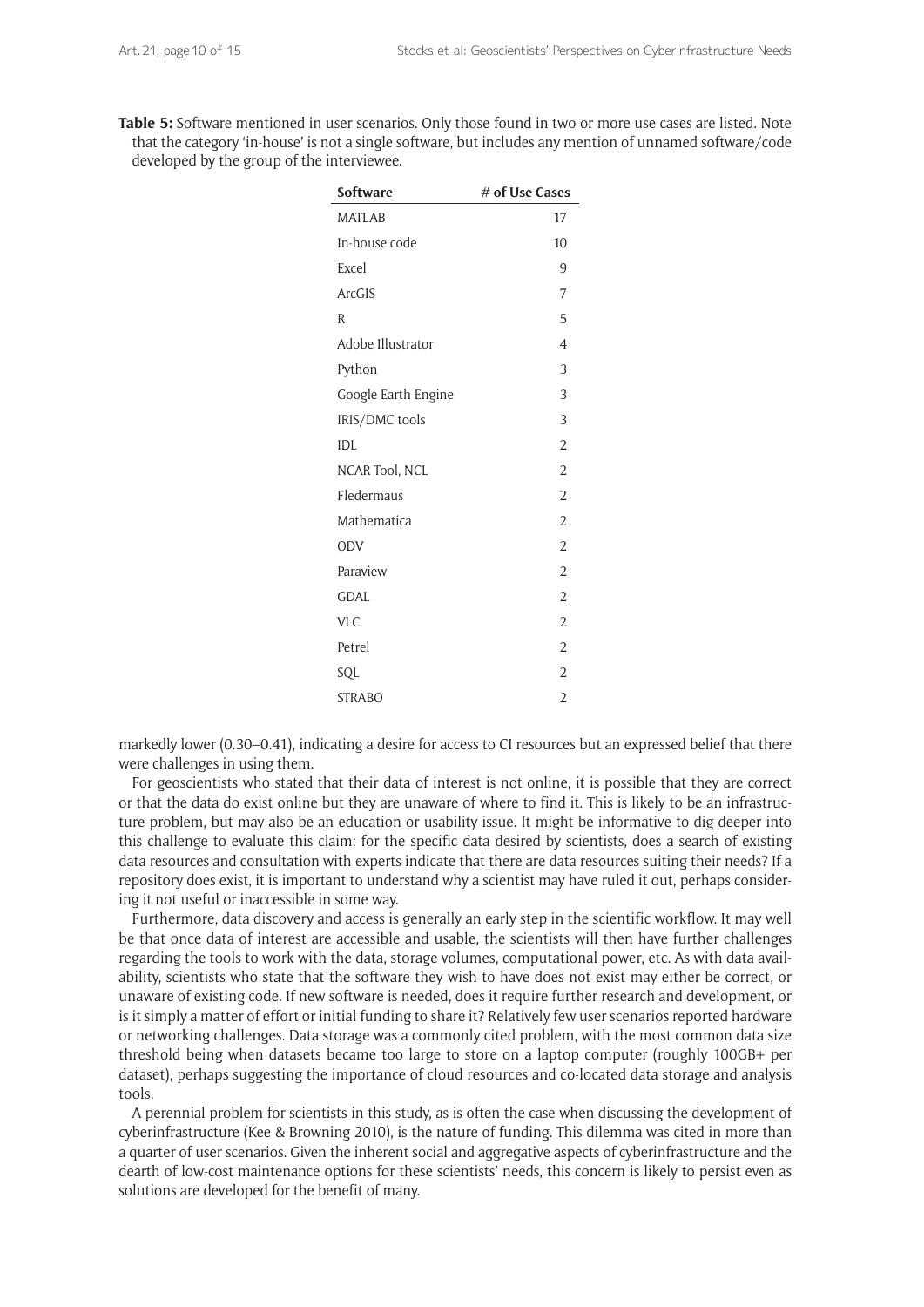#### **4.3. Existing practices: data formats, standards, software**

The responses regarding standards, formats, and software indicate a long tail of heterogeneous practices: for each category, the majority of instances were found in a single user scenario. Our methods may have undercounted formats and standards used, as we used an open-ended question to elicit responses. A more focused inventory-style questionnaire format, asking questions such as 'do you use R?' or 'do you have a problem visualizing data' may have prompted additional feedback.

Concerning CI planning, the results indicate that an architecture supporting a small number of formats, standards, and software will not meet the current practices of the majority of geoscientists. New CI serving this user community must therefore either expect users to change their current work practices or support heterogeneity. Given that changing existing work practices poses a high barrier to technology adoption (Kim & Crowston 2011), approaches such as brokering and translation tools may be more successful than standardization.

While it may appear that standards are not, in fact, becoming more widely used, this conclusion would likely not apply to CI under a narrower scope. The scientists interviewed purposely represented a broad spectrum of geosciences. Within narrower domains, the uptake of shared standards may be higher, and CI based on those standards more common. The existence and persistence of large community data portals, like IRIS for seismic data (IRIS 2019) and GBIF for biodiversity data (GBIF 2019), which are supported by specific standard data formats, indicate that standards-based systems can be successful within disciplinary communities of practice.

The variety of scientists' responses to the question 'what standard(s) do you use' demonstrates a lack of knowledge concerning standards in a substantial set of the interviewees: items like 'DOI', 'GPS' and 'NOAA' are not standards. Interviewees supplied information about data standards and formats in separate sections of the questionnaire, but based on the responses, it is clear that in certain cases interviewees view them as one and the same–that is, by selecting a data format, one has settled on a standard. This observation is consistent with comments heard that scientists were in search of standards or guidelines to follow when storing their data, in part because they were hoping that their data would be usable and accessible by other scientists interested in their research. Just as formats and standards were blended together somewhat, so too were formats and repositories. For example, an interviewee might say they use USGS formats. In fact, they may mean a USGS data repository, where various formats are employed in order to archive data.

An outreach and education effort aimed at increasing knowledge about the appropriate use and benefits of different standards and formats may be valuable to any CI effort seeking to foster standardization.

#### **4.4. User scenario approach**

This study employed semi-structured interviews, supported by a user scenario template, to assess geoscientists' priorities for CI, and guide the EarthCube cyberinfrastructure effort. Other methods exist for collecting end-user priorities for technical development projects, such as end user workshops with focus groups and self-administered questionnaires. We selected semi-structured interviews primarily because they allow for a high level of detail and completeness of coverage, with some degree of flexibility to allow for follow-up questions (Bernard 2012: 182–183). EarthCube had already engaged in a series of end-user workshops that brought together specialists in a specific geosciences domain, such as ocean ecology or paleogeosciences, to identify and report back their communities' scientific challenges and CI needs and desires. These provided valuable insight, but the feedback was often at a high level of generalization or focused on the scientific application more than the technical need. For example, a workshop report might state the need for CI to support testing of field-derived models, whereas the interview could probe into what the nature of that support is: Did the scientist require access to high-performance computing? What are the best practices on how to carry out model testing? How accessible is the data needed to test models more completely?

Overall, the workshop reports were useful for identifying the consensus priorities of a large community, while the individual interviews provided deeper detail and an ability to probe until the connections between science expectations and CI requirements was clear for a smaller number of people.

Self-administered questionnaires are another option for gathering user requirements. Arksey & Knight (1999) provide a thorough comparison between the qualitative interviews and self-administered questionnaires, including their strengths relative to richness of response, sample size, anonymity, cost in time, type of application, and more. Here, we reflect more specifically on the strengths and weaknesses experienced during the UCWG effort.

The UCWG originally distributed the template and asked scientists to fill it out themselves (a self-administered [SA] questionnaire approach.) This was not successful because the respondents often did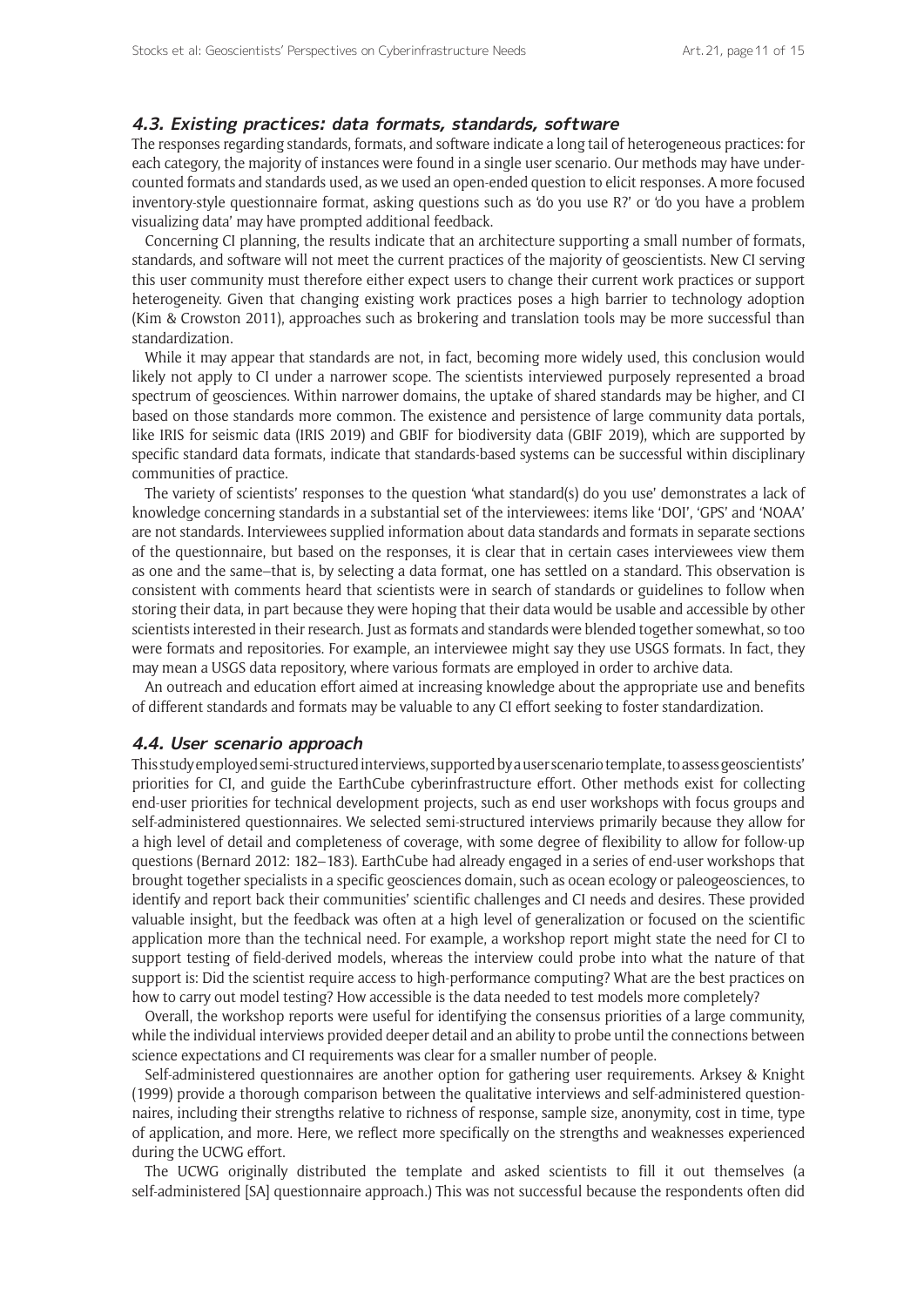not fully understand what was being requested in each question or tended to skip over the more technical sections in favor of explaining their research program in more detail. In contrast, the interview method was more effective at exploring the stories and perspectives of respondents in greater depth. It also provided an opportunity to dialogue with a scientist and to clarify and adapt questions. In interviews, we were able to explain and give examples to clarify questions until they were understood, and circle back to technical details as needed to ensure completeness. The level of detail requested in the user scenario template was not appropriate for a self-reporting approach, which is consistent with research findings in similar projects (Bonney et al. 2009). Additionally, SA questionnaire responses were often too sparse overall or incomplete.

The clear downside of the interview method was the human resources needed: interviews required initial communications to explain the project and schedule the interview, 1–2 hours to conduct the interview, 1–2 hours to convert the raw interview notes into a finished document in the template format, and then a round of emails with the scientists asking them to review the document and provide any corrections. As such, we were able to reach a much smaller number of respondents than with a self-administered (SA) questionnaire. SA instruments can also be anonymous, though this was not a significant concern to the population we surveyed. Respondents were given the option of keeping their user scenarios confidential (i.e., used by UCWG in it summary reporting, but not published on its own), and no scientist requested confidentiality.

As a type of structured data collection tool, SA questionnaires limit the depth of information that can be collected. For this reason, questionnaires are often used to conduct high-level, exploratory research (i.e., to identify areas of interest for further study). In comparison, semi-structured interviews allow an interviewer to follow up on topics of interest during the interview itself, as well as to clarify responses.

If we were to conduct this effort again, we would make several adjustments to the approach. First, we would provide more pre-interview contact and preparation. Some respondents struggled to provide a user scenario, wanting instead to list CI desires without providing details and context; a better understanding of the scenario goals would have reduced this problem. We would also provide background on the technical details asked for and why we found them important in advance. The technical section (lists of data types, volumes, formats, tools used, etc.) was sometimes incompletely or inconsistently filled out, indicating it was difficult for some of the interviewees to respond to. In general, we noticed that respondents with more technical experience were more comfortable with the process, and those scientists with little familiarity with IT development found it more challenging. Second, we would adjust the template to reduce the emphasis on describing the complete scientific workflow in detail. This often led to lengthy discussions on parts of the science that had little relevance to CI. While the overall scientific context is critical to understand at a fairly detailed level, at some point, extensive details of methods that do not touch on any CI needs were not necessary to collect.

## **5. Conclusions**

This paper reports on an effort to solicit feedback from a broad community of geoscientists using semistructured interviews to collect user scenarios. The aim was to better understand the CI needs and priorities of the geosciences community. Overall, we found that respondents expressed concern about integrating existing CI into their research, and working with other scientists across systems independent of whether they already exist or are in planning, and have an interest in data collection and storage needs particular to their fields that makes translation across even the most elaborate CI challenging. More specifically, common areas of need include: better access to data, primarily with respect to more data being accessible online, but also creating better connectivity between related data across repositories to facilitate integration; tools to enable working with multiple formats; increased sharing of software and other code; guidance about best practices, protocols, and standards; and stable funding to support repositories, tools and other cyberinfrastructure beyond development and into long-term operations.

In addition, our study demonstrated the value utility of semi-structured, interview-based user scenarios as a mechanism to assess the CI needs and priorities of scientific communities. Our results demonstrate the strength of an open-ended approach in soliciting responses for use scenarios from this broad, diverse community: the level of detail acquired, the ability to draw out patterns across multiple interviews, and the often divergent opinions on CI needs that were not present during other methods utilized (focus groups, charettes, etc.).

These user scenarios, regardless of the method of acquisition, do not provide formal requirements in the software engineering sense: they cannot be handed to a developer as a set of instructions. However, they do provide expressions of user challenges that, in many cases, are sufficiently detailed to support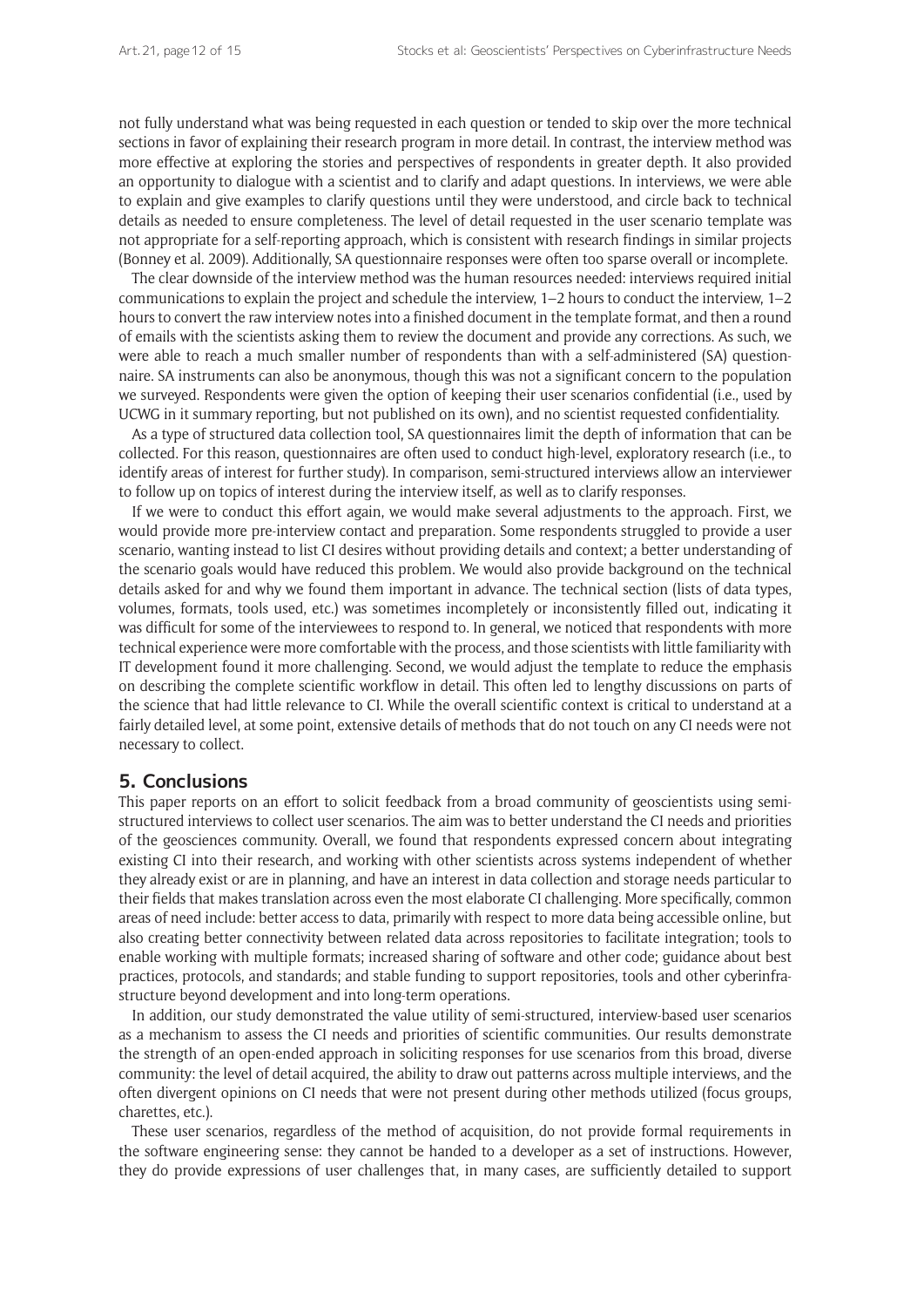high-level requirement development. This was not done for this library of user scenarios because prioritization is a necessary next step. Not every challenge or limitation faced by the interviewed geoscientists can or should be addressed with new CI development. While the user scenarios highlight common concerns and challenges blocking scientific progress, it is for programs like EarthCube, as well as funding agencies, to determine priorities for new CI.

What we are able to recommend is greater use of diverse methods to tease out and better comprehend the disparate priorities and needs expressed by scientists. It may behoove CI designers and implementers to consider user scenarios based on semi-structured interviews like those carried out for this paper, given the type of data elicited relative to other methods typically employed. The results of this work show that many patterns emerge across scenarios, all of which may be relevant to those in the field of CI.

# **Acknowledgements**

This work was carried out through the Use Case Working Group under the EarthCube Technology and Architecture Committee. We appreciate the valuable input and insight of the Use Case Working Group former chair, Danie Kinkade, working group members (Yolanda Gil, Tanu Malik, Chris Mattman, Scott Peckham, and Plato Smith), and the guidance of Jay Pearlman as EarthCube Technology and Architecture Committee co-chair. This work was supported by the National Science Foundation, under award ICER 1343813.

# **Competing Interests**

Lisa Kempler is employed at MathWorks, which makes Matlab, one of the software tools used by the geosciences community. All other authors have no competing interests.

# **Author Contributions**

Karen Stocks and Lisa Kempler conceived of the project, developed the use case template, conducted initial test interviews, analyzed and synthesized the data, and wrote the initial manuscript draft. Stocks also acted as overall project manager. Sam Schramski and Arika Virapongse carried out the majority of the use case interviews, and contributed to the writing of the manuscript, with Schramski leading paper revision and submission.

## **Author Information**

Karen Stocks is the Director of the Geological Data Center at Scripps Institution of Oceanography, where she specializes in the documentation, discovery, access, integration, and curation of oceanographic data. Her expertise includes information systems for vessel-based sensors, scientific ocean drilling, biodiversity and biogeography, metagenomics, and ocean observing systems.

Arika Virapongse is a Research Scholar at the Ronin Institute and Principal Scientist at Middle Path EcoSolutions. Arika works on data integration and application for social-ecological systems, community development, and socioeconomic value assessment.

Sam Schramski is a Research Associate affiliated with the Center for the Analysis of Social-Ecological Landscapes (CASEL) at Indiana University. He is currently working on data science studies at the intersection of geography, anthropology and environmental science.

Lisa Kempler is the MATLAB Community Strategist at MathWorks, and works on geoscience community development, data analytics, and scientific software product management. Lisa holds a Bachelors in Computer Science from Brown University and a Masters in Computer Information Systems from Boston University. She serves as Co-chair of the EarthCube Use Case Working Group.

#### **References**

- **American Geophysical Union.** 2018. Index Terms–Publications. Available at [http://publications.agu.org/](http://publications.agu.org/author-resource-center/index-terms/) [author-resource-center/index-terms/](http://publications.agu.org/author-resource-center/index-terms/) [Last accessed 21 December 2018].
- **Arksey, M** and **Knight, PT.** 1999. *Interviewing for Social Scientists: An Introductory Resource with Examples*. London, UK: SAGE Publications. DOI: <https://doi.org/10.4135/9781849209335>
- **Asmi, A, Brus, M** and **Sorvari, S.** 2017. Community-Driven Efforts for Joint Development of Environmental Research Infrastructures. In: Chabbi, A and Loescher, HW. *Terrestrial Ecosystem Research Infrastructures: Challenges, New developments and Perspectives*. Boco Raton, FL: CRC press. DOI: [https://doi.](https://doi.org/10.1201/9781315368252-18) [org/10.1201/9781315368252-18](https://doi.org/10.1201/9781315368252-18)
- **Assistant Secretary for Public Affairs.** 2013. Scenarios[|Usability.gov.](http://www.usability.gov) 29 May 2013. Available at [https://](https://www.usability.gov/how-to-and-tools/methods/scenarios.html) [www.usability.gov/how-to-and-tools/methods/scenarios.html](https://www.usability.gov/how-to-and-tools/methods/scenarios.html). [Last accessed 21 December 2018].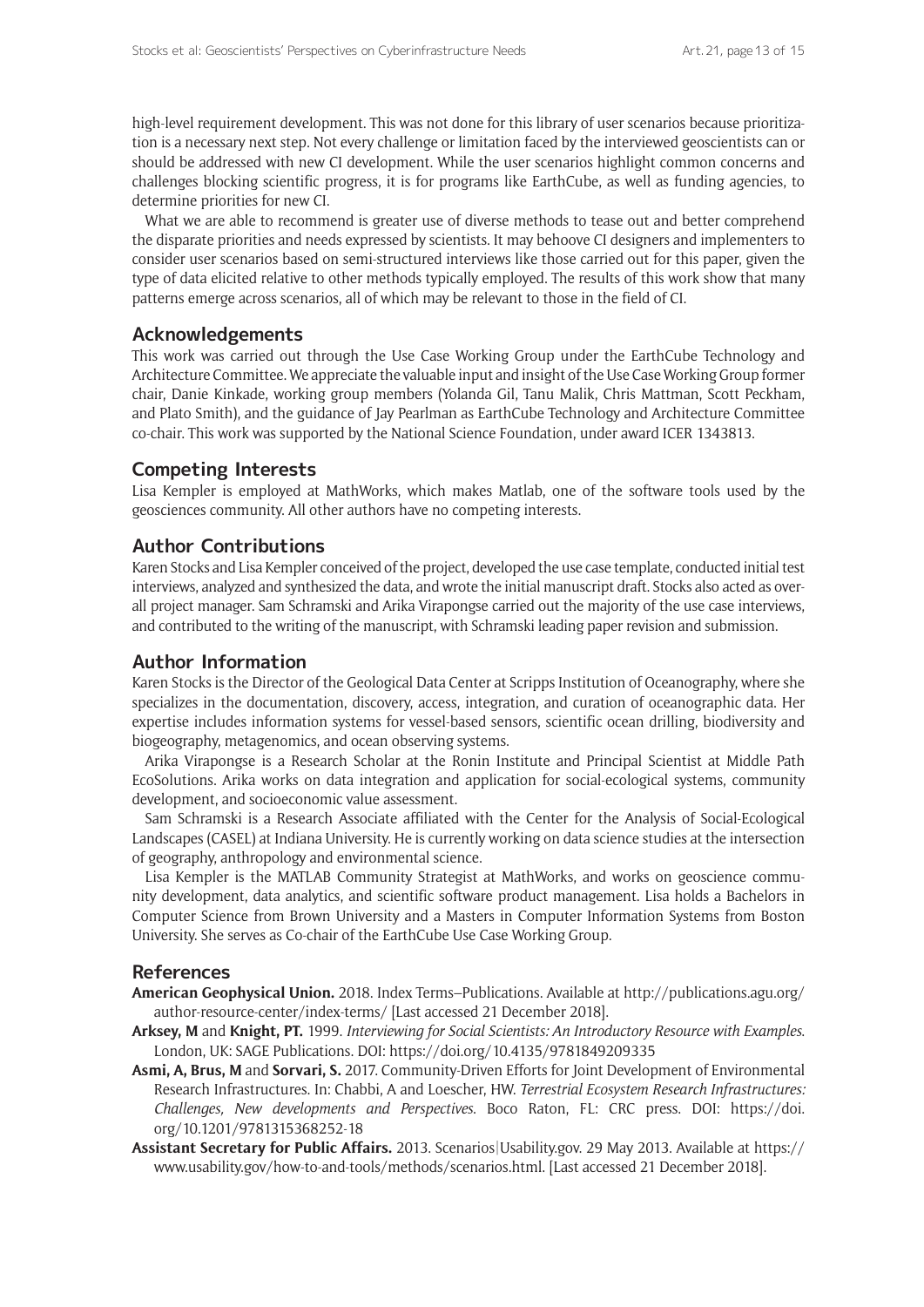**Bernard, HR.** 2012. *Social research methods: qualitative and quantitative approaches*. Los Angeles, CA: Sage.

- **Bonney, R, Cooper, CB, Dickinson, J, Kelling, S, Phillips, T, Rosenberg, KV** and **Shirk, J.** 2009. Citizen Science: A Developing Tool for Expanding Science Knowledge and Scientific Literacy. *BioScience*, 59: 977–984. DOI:<https://doi.org/10.1525/bio.2009.59.11.9>
- **Carroll, JM.** 2000. *Making use: scenario-based design of human-computer interactions*. Cambridge, MA: MIT Press.
- **Cohn, M.** 2009. *Succeeding with Agile: Software Development Using Scrum*, vol. 1. Boston, MA: Addison-Wesley Professional.
- **Cutcher-Gershenfeld, J, Baker, KS, Berente, N, Carter, DR, DeChurch, LA, Flint, CC, Gershenfeld, G, Haberman, M, King, JL, Kirkpatrick, C, Knight, E, Lawrence, B, Lewis, S, Lenhardt, WC, Lopez, P, Mayernik, MS, McElroy, C, Mittleman, B, Nichol, V, Nolan, M, Shin, N, Thompson, CA, Winter, S** and **Zaslavsky, Z.** 2016. Build It, But Will They Come? A Geoscience Cyberinfrastructure Baseline Analysis. *Data Science Journal*, 15(8). DOI:<https://doi.org/10.5334/dsj-2016-008>
- **Dooley, R, Milfeld, K, Guiang, C, Pamidighantam, S** and **Allen, G.** 2006. From Proposal to Production: Lessons Learned Developing the Computational Chemistry Grid Cyberinfrastructure. *Journal of Grid Computing*, 4: 195–208. DOI:<https://doi.org/10.1007/s10723-006-9043-7>
- **EarthCube.** 2018. Homepage. Available at: <https://www.earthcube.org>. [Last accessed 15 January 2019].
- **Finholt, TA** and **Birnholtz, JP.** 2006. If we build it, will they come: the cultural challenges of cyberinfrastructure development. In: Banbridge, W and Rocco, MC. *Managing Nano-Bio-Info-Cogno Innovations: Converging Technologies in Society*. Netherlands: Springer. pp. 89–101. DOI: [https://doi.org/10.1007/1-](https://doi.org/10.1007/1-4020-4107-1_7) [4020-4107-1\\_7](https://doi.org/10.1007/1-4020-4107-1_7)
- **GBIF (Global Biodiversity Information Facility).** 2019. Available at: <https://www.gbif.org>. [Last accessed 15 January 2019].
- **Geertz, C.** 1973. Thick Description: Toward and Interpretive Theory of Culture. In: *The Interpretation of Cultures*. New York, NY: Basic Books. pp. 3–32.
- **IRIS (Incorporated Research Institutions for Seismology).** 2019. Available at: [www.iris.edu.](http://www.iris.edu) [Last accessed 15 January 2019].
- **Kee, KF** and **Browning, LD.** 2010. The Dialectical Tensions in the Funding Infrastructure of Cyberinfrastructure. *Computer Supported Cooperative Work (CSCW)*, 19: 283–308. DOI: [https://doi.org/10.1007/](https://doi.org/10.1007/s10606-010-9116-9) [s10606-010-9116-9](https://doi.org/10.1007/s10606-010-9116-9)
- **Kim, Y** and **Crowston, K.** 2011. Technology adoption and use theory review for studying scientists' continued use of cyber-infrastructure. *Proceedings of the American Society for Information Science and Technology*, 48: 1–10. DOI:<https://doi.org/10.1002/meet.2011.14504801197>
- **NIST Big Data Working Group.** 2017. Use Cases and Requirements. 11 January 2017. Available at [https://](https://bigdatawg.nist.gov/usecases.php) [bigdatawg.nist.gov/usecases.php](https://bigdatawg.nist.gov/usecases.php) [Last accessed 21 December 2018].
- **Open Access to Ocean Data.** 2018. AODN Portal v4.38.37. Available at: <https://portal.aodn.org.au/>. [Last accessed: 15 January 2019].
- **Ribes, D** and **Lee, CP.** 2010. Sociotechnical Studies of Cyberinfrastructure and e-Research: Current Themes and Future Trajectories. *Computer Supported Cooperative Work*, 3/4: 231–244. DOI: [https://doi.](https://doi.org/10.1007/s10606-010-9120-0) [org/10.1007/s10606-010-9120-0](https://doi.org/10.1007/s10606-010-9120-0)
- **Short, JC, Broberg, JC, Cogliser, CC** and **Brigham, KH.** 2010. Construct Validation Using Computer-Aided Text Analysis (CATA): An Illustration Using Entrepreneurial Orientation, *Organizational Research Methods*, 13: 320–347. DOI: <https://doi.org/10.1177/1094428109335949>
- **Stocks, KI, Schramski, S, Virapongse, A** and **Kempler, L.** 2019. EarthCube User Scenario Collection. *UC San Diego Library Digital Collections*. DOI: <https://doi.org/10.6075/J0WQ024C>
- **Tetherless World Constellation.** 2014. *Use Cases*. Available at <https://tw.rpi.edu/web/UseCases> [Last accessed 21 December 2018].
- **Yin, RK.** 2017. Collecting Case Study Evidence: The Principles You Should Follow in Working With Six Sources of Evidence. In: *Case Study Research and Applications: Design and Methods*. Los Angeles, CA: SAGE Publications. pp. 111–164.